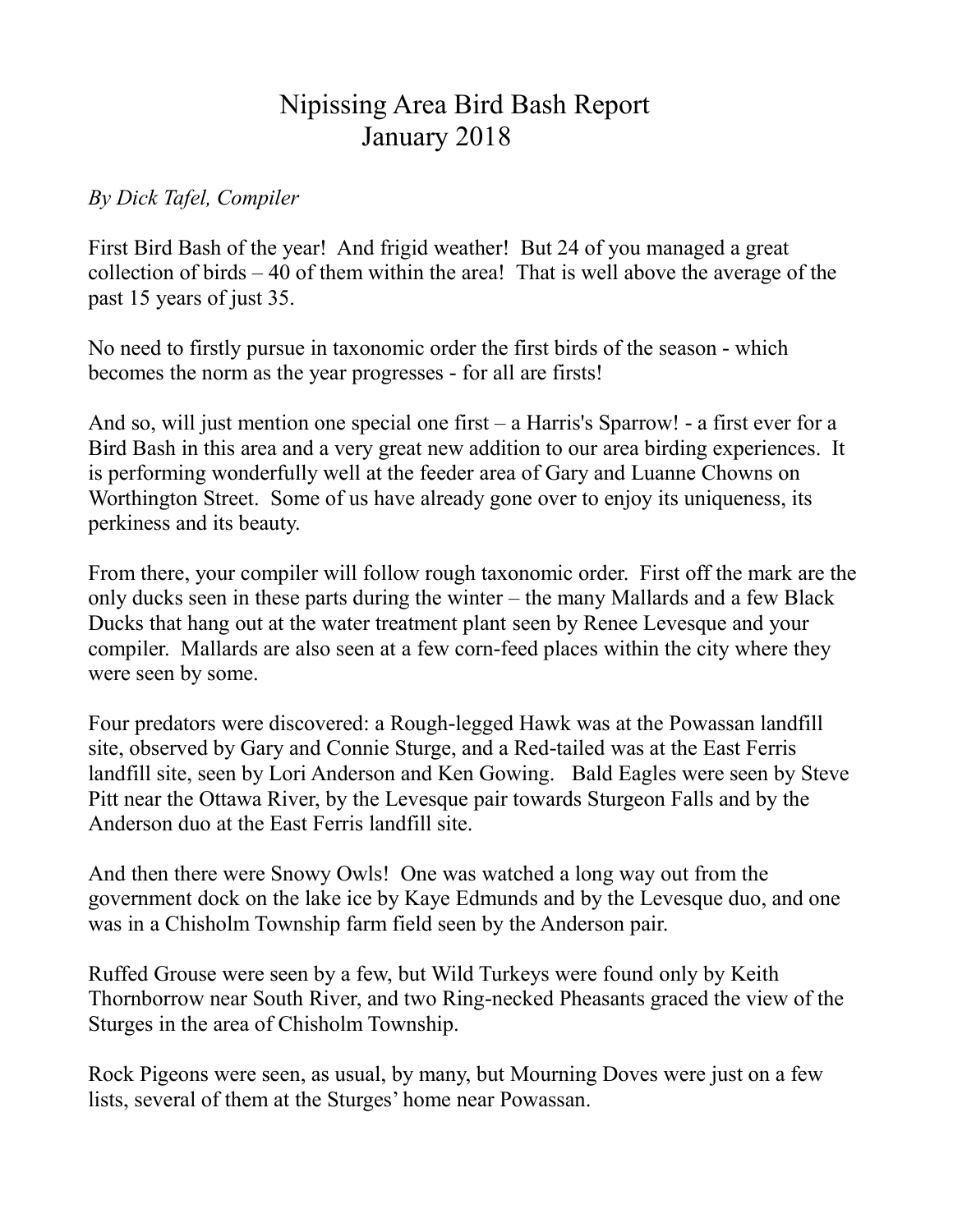Four species of woodpeckers were observed. The most interesting was the Red-bellied found by Kaye Edmunds, seen briefly at her home within the city. Downy Woodpeckers were probably the most common, followed by the Hairy and then the Pileated, all in many areas.

A very energetic Northern Shrike chasing chickadees was at the home area of Grant and Shirley McKercher, but, according to Grant, was not successful in catching one.

Blue Jays were at almost every home area, while American Crows seemed to be mostly within the more built-up communities. Common Ravens were observed by many.

The Black-capped Chickadee was everywhere, while Red-breasted Nuthatches were almost as common. White-breasted Nuthatches were also fairly prevalent, noted by Elsa Tafel, among others. Mary Young enjoyed the only Brown Creeper near her home in Corbeil.

Somewhat unusually, American Tree Sparrows are about in fair numbers this winter. They were seen by the Levesque duo, Mary Ann Kenrick, Steve, Keith, and Mary. One Chipping Sparrow was observed by John Levesque at his home feeder, while the Chowns had a White-throated Sparrow at their place, also noted there by Brent and Laura Turcotte. Dark-eyed Juncos were at many feeders.

Lapland Longspurs were in Chisholm Township and seen by the Anderson pair who also saw there Snow Buntings in large flocks, as did the Levesque duo not far from Verner.

Three lovely Northern Cardinals were at the home area of Kaye Edmunds, and one Common Grackle was staying around the Sturges' feeders.

Pine Grosbeaks were seen in good numbers by many observers, while Purple Finches were at the feeder of Steve, the McKerchers and Doug Patterson, the latter in the Mattawa vicinity.

White-winged Crossbills were noted by the Sturges, the Anderson pair and Sonje Bols. All were seen in the southerly part of our Bird Bash area. Common Redpolls were seen solely by Sonje, also in the southerly part of our area.

A small number of Pine Siskins were noted by a few - Keith, the Anderson duo, Donna Demarco and the Sturges. American Goldfinches were fairly plentiful at many feeders, including that of Mary Ann. Evening Grosbeaks were at a few places - Doug's, John's and Peter and Pam Handley's.

The Anderson pair was the only one to find House Sparrows.